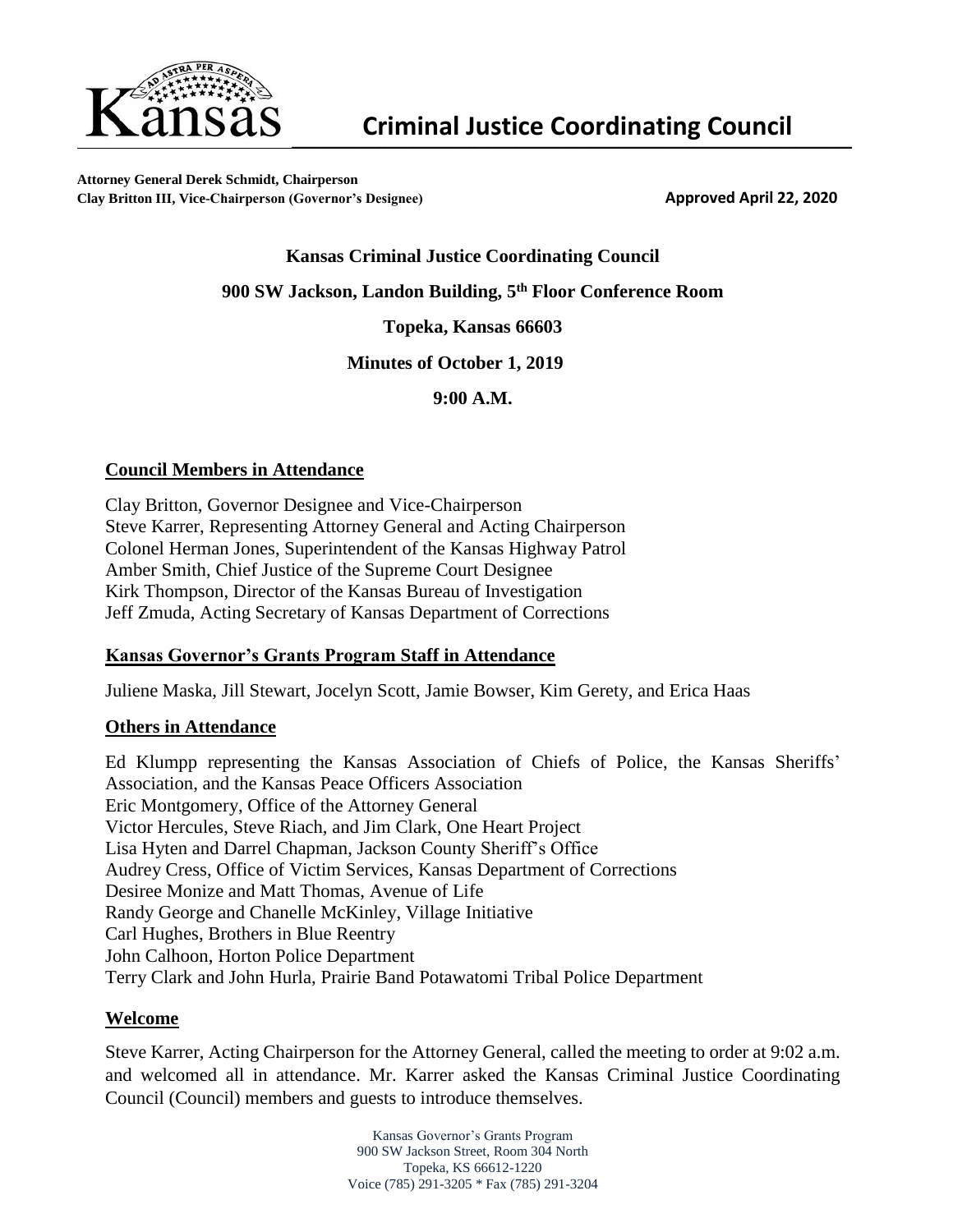# **Approval of July 29, 2019, Minutes**

Director Thompson made a motion to approve the July 29, 2019, minutes. Col. Jones seconded the motion and it passed. Ms. Smith and Mr. Brittan abstained from voting because they did not attend the July 29, 2019, meeting.

## **Discussion of Fiscal Year 2020 JAG Grant Applications**

Jill Stewart introduced the Kansas Governor's Grants Program (KGGP) staff and provided an overview of the available Edward Byrne Justice Assistance Grant (JAG) funding and the federal allocation requirements. Ms. Stewart explained JAG grant funds are awarded in two pools of money: 1) directly to local governments; and 2) to the states, administered as a pass through to state and local governments and non-profit organizations. Ms. Stewart said there were 36 applications requesting a total of \$4,037,508 with a maximum of \$2,585,572 available to award (FY 2020 JAG Requests: Attachment 1; 2020 JAG Applications by Reviewer Recommendation: Attachment 2).

Ms. Stewart reminded the Council the JAG funds are provided to criminal justice system partners to address crime and improve public safety. Applicants must request funds for use in one or more of the following eight purpose areas: law enforcement programs; prosecution and court programs, including indigent defense; prevention and education programs; corrections and community corrections programs; drug treatment and enforcement programs; planning, evaluation, and technology improvement programs; crime victim and witness programs (other than compensation); and mental health programs and related law enforcement and corrections programs.

Ms. Stewart also said in June 2019, the Council approved the five-year Kansas Statewide Strategic Plan (Plan) for administration of JAG. The Plan identified the following three funding priorities: evidence-based practices that improve the criminal justice system response to mental illness; evidence-based practices to enhance drug enforcement and workforce retention for law enforcement; and evidence-based programming to provide prevention and education on crisis intervention, mental health, substance abuse, suicide, and juvenile delinquency. All applicants were directed to review the Plan.

Ms. Stewart said for the federal funds awarded directly to local governments, the Department of Justice (DOJ) applies a formula to determine the amount of money each local jurisdiction would be eligible to receive. After the formula is applied, if the local jurisdiction would get less than \$10,000 they do not receive money directly from the DOJ, but the State is required to give those jurisdictions priority in the state grant funding process. The summary sheet identifies those applications.

The pass-through funding is distributed to local governments only, unless a non-profit organization obtains a waiver from the local government indicating the local government acknowledges they receive a benefit from the proposed project and agrees funding the project is in their best interest. KGGP tracks this requirement. After those set-aside requirements are met, any remaining money is available for the Council to award at its discretion.

Ms. Stewart explained the handouts provided to the Council. The first handout is a break-down of funding recommendations from the outside grant reviewers indicating full funding, partial funding,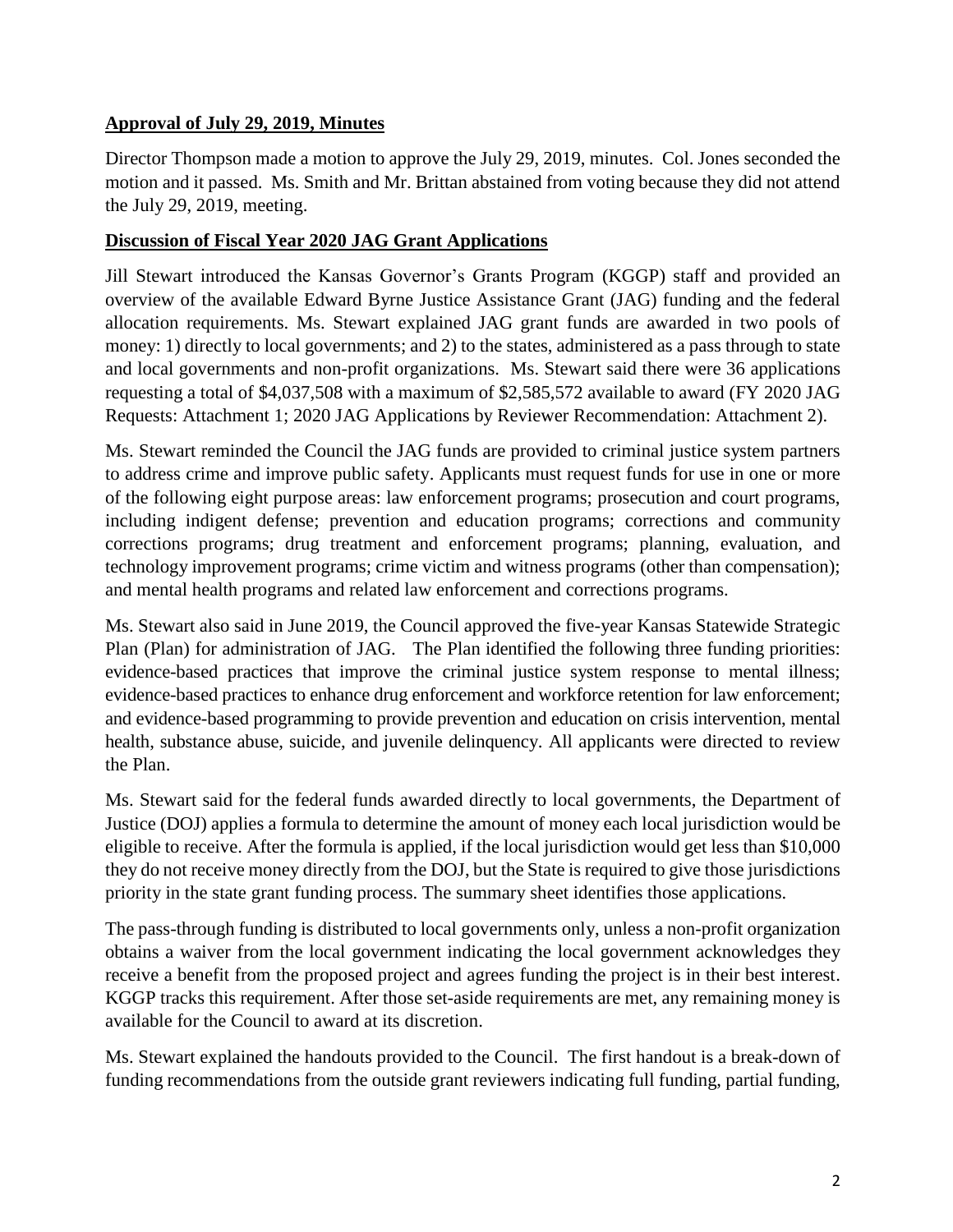or denial of funding (Attachment 1). The second handout is a list of applicants including a brief description of the application, outside reviewer rankings, and staff comments (Attachment 2).

Mr. Karrer asked Ms. Stewart to explain the ranking columns provided on both handouts. Ms. Stewart said the outside reviewers were asked to rank various aspects of the applications on a scale of 1 to 5 and to rank each application as a whole from 0 to 25.

The Council reviewed the list of applications the outside reviewers recommended for full funding.

Director Thompson made a motion to preliminarily approve all law enforcement applications the outside reviewers recommended for full funding and had complete applications (Applications: 3- El Dorado Police Department [with staff correction to mathematical error], 7-Graham County Sheriff's Office, 19-Marysville Police Department, 21-Coffeyville Police Department [correct equipment threshold], and 22-Pottawatomie County Sheriff's Department). Acting Secretary Zmuda seconded the motion and it passed unanimously.

Col. Jones made a motion to preliminarily approve all applications outside reviewers recommended for full funding in the non-law enforcement category with complete applications. (Applications: 4-Northwest Kansas Community Corrections, 10-10<sup>th</sup> Judicial District Court, 24-28<sup>th</sup> Judicial District Community Corrections, and 34-Kansas Department of Corrections – Office of Victim Services (KDOC-OVS).) Mr. Britton seconded the motion and it passed unanimously.

Col. Jones made a motion to revoke the previous vote and make a new motion to only approve applications 4, 10, and 24. Ms. Smith seconded the motion and it passed unanimously.

Ms. Smith made a motion to preliminarily approve application 34. Col. Jones seconded the motion and it passed unanimously, except Acting Secretary Zmuda abstained from the vote.

Mr. Karrer asked whether a position that is allowed from one grant year to the next is supplanting. Ms. Stewart said it is not supplanting. It would be supplanting if the position already existed and was funded by another source and the JAG grant money would be replacing the existing funding for the position.

Acting Secretary Zmuda discussed approving the non-profit applications recommended for full funding by the outside reviewers (Applications: 14-Brothers in Blue Reentry and 35-Avenue of Life).

Mr. Karrer asked why the Brothers in Blue Reentry application recommendation was less than the requested amount. Ms. Stewart said the application included grant writing for a funded position which is unallowable. Carl Hughes, Executive Director of Brothers in Blue Reentry, said the staff position will not use JAG funds to write grants or fundraise. Ms. Maska recommended Brothers in Blue Reentry rewrite goals and objectives as a special condition to reflect same.

Mr. Karrer raised the same issue of a funded position engaging in grant writing in Avenue of Life's application. Desiree Monize, Chief Executive Officer for Avenue of Life, assured the Council the grant-funded positions would not engage in grant writing.

Acting Secretary Zmuda made a motion to preliminarily approve applications 14 and 35 at the maximum recommendation with the special condition both applicants rewrite grant goals and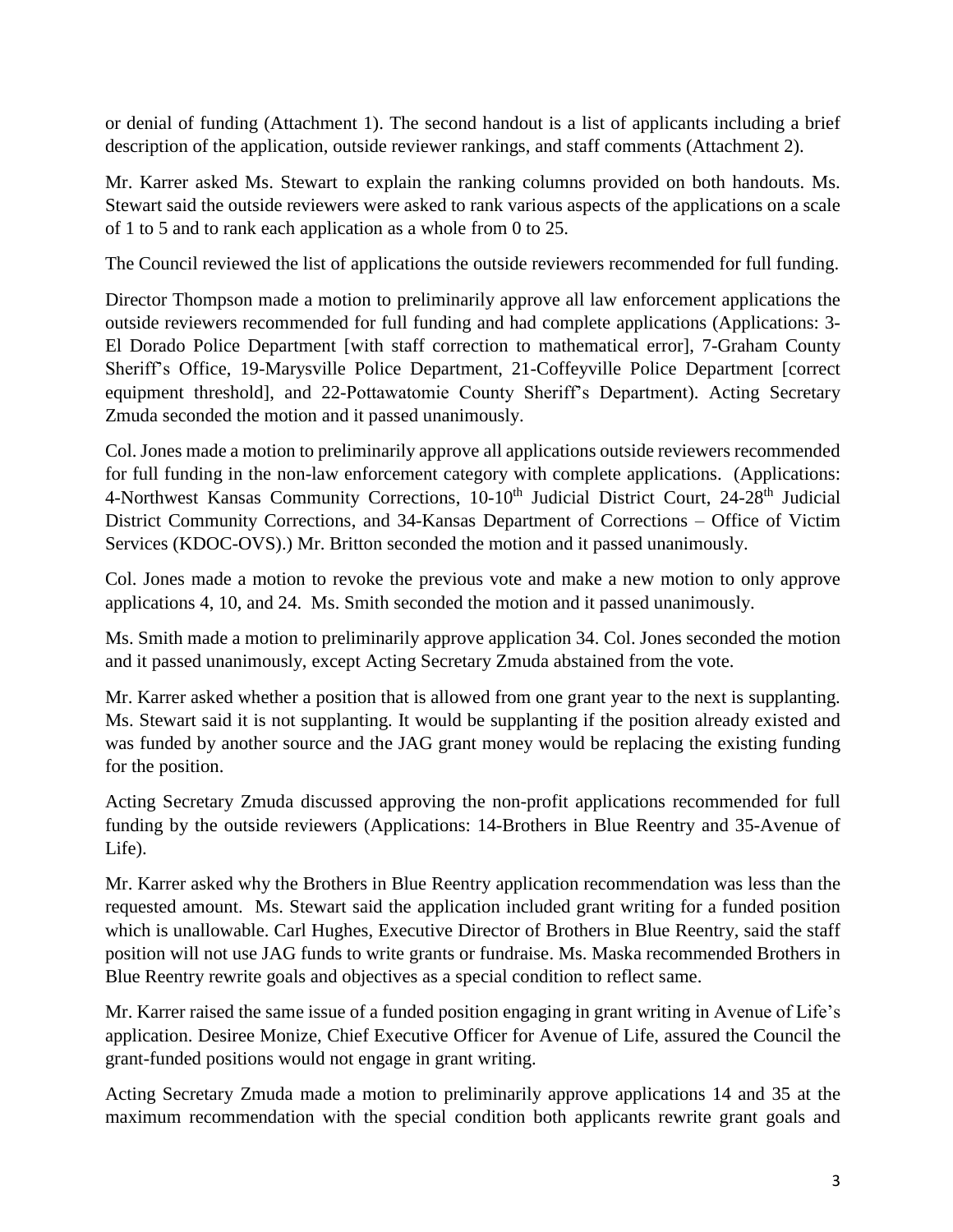objectives to remove unallowable activities. Director Thompson seconded the motion and it passed unanimously.

Director Thompson made a motion to preliminarily approve law enforcement applications recommended for full funding by the outside reviewers with an incomplete application notation with a special condition the applicants submit missing information (Applications: 1-Horton Police Department, 8-Jackson County Sheriff's Office, and 20-Cherryvale Police Department). Director Thompson said the items missing from these three applications do not appear to be fatal omissions. Col. Jones seconded the motion and it pass unanimously.

Application 23, Lyons Police Department, appears to have a typo in the requested amount and is significantly incomplete. No motion was made.

Mr. Britton made a motion to preliminarily approve the maximum recommendation for application 16, 5th Judicial District Court, which is flagged as slightly incomplete, with the special condition the applicant submit missing information. Col. Jones seconded the motion and it passed unanimously. Mr. Britton and Mr. Karrer noted the good rankings the application received from outside reviewers.

Director Thompson made a motion to approve application 28-Episcopal Social Services, at the maximum recommended funding with the special condition the missing information is submitted. Mr. Britton seconded the motion and it pass unanimously. Director Thompson said the items missing from the application do not appear to be a fatal omission.

Mr. Karrer said all applications with special conditions attached to approval should be reflected in the final recommendations.

The Council next considered the list of applications which the outside reviewers recommended partial funding.

Director Thompson made a motion to preliminarily approve law enforcement applications for the partial amount recommended by outside reviewers (Applications: 2-Sac & Fox Nation of Missouri in KS & NE, 9-Praire Band Potawatomie Tribal Police, and 15-Linn County Sheriff's Department). Col. Jones seconded the motion and it passed unanimously.

Ms. Smith made a motion to preliminarily approve application 27-City of Wichita Police Department, for the full amount recommended by staff. Col. Jones seconded the motion. Mr. Karrer asked why staff recommended an amount less than requested. Ms. Stewart said staff removed from the grant request a vehicle and specific non-essential items in the supply line such as table clothes, a banner, and a TV. The motion passed unanimously.

The Council discussed application 33-KDOC. The application is missing some required federal information. The maximum recommendation is based on reviewer comments. Acting Secretary Zmuda said this is a project that was awarded a JAG grant last year. Reviewer recommendation is \$34,425 (contractual amount for housing). No motion made.

The Council next discussed non-profit applicants that outside reviewers recommended for partial funding (Applications: 11-One Heart Project, 17-Kansas CASA Association, 18-SOS, 25-Western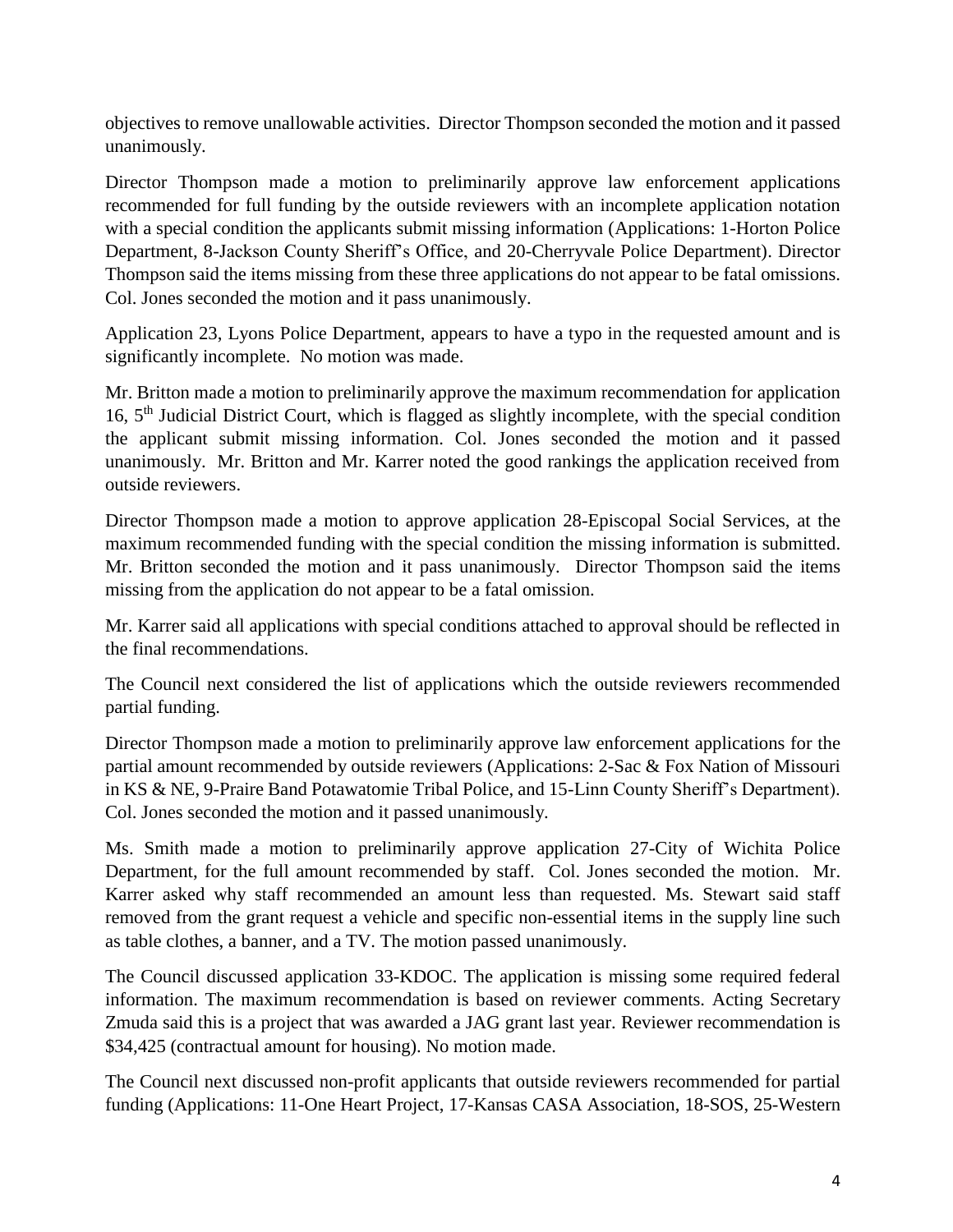Kansas Child Advocacy Center (incomplete), 29-Kansas Big Brothers Big Sisters, 30-Via Christi Hospitals Wichita, 31-Wichita Area Sexual Assault Center (WASAC), and 32-Kansas Coalition Against Sexual and Domestic Violence (KCSDV)).

Mr. Britton made a motion to preliminarily approve the maximum recommended amount for application 17-Kansas CASA Association, 18-SOS, and 32-KCSDV. Mr. Britton noted these are complete applications. Col. Jones seconded the motion and it passed unanimously.

Mr. Karrer is concerned about supplanting in application 29-Kansas Big Brothers Big Sisters. Mr. Britton asked staff if the applicants receive feedback after the review process is complete. Ms. Maska said feedback is provided upon request.

Mr. Karrer recessed the meeting at 10:38 a.m. and reconvened at 10:56 a.m.

Ms. Stewart updated the Council on the current preliminary approvals of \$1.9 million. Currently these approvals meet the required threshold of funding the smaller jurisdictions. Ms. Stewart also said in aggregate there is about \$500,000 left to award if the Council makes final awards based on the preliminary recommendations. The Council also has \$142,000 in discretionary funds available to award. It is possible to fund a non-profit applicant with the local portion of funding if the nonprofit has a waiver from the commissioners in the county in which the non-profit serves indicating the county acknowledges they receive a benefit from the proposed project and agrees funding the project is in its best interest.

Director Thompson noted the outside grant reviewer stated application 31-WASAC does not fall under any of the JAG purpose areas. Director Thompson also said the application does not fall within the scope of purpose areas because it is a request for fringe only.

Mr. Karrer said application 29-Kansas Big Brothers Big Sisters has supplanting issues and no one is present from the agency to answer questions.

Mr. Britton asked from which pool of funding application 11-One Heart would have access to because it has three of five commissioner waivers. Ms. Stewart said 60 percent could come out of pass-through funding and 40 percent would come out of discretionary funding. Ms. Stewart said applicant 25-Western Kansas Child Advocacy Center (WKCAC) has 97 percent of the county waivers; therefore, 97 percent would come out of pass-through funding and three percent out of discretionary funding.

Director Thompson clarified application 25 is not a new project and moved to preliminarily approve the request in full. No second. Mr. Britton suggested reviewing One Heart, Via Christi, and WASAC because these applications received a higher ranking from outside reviewers than did WKCAC. Mr. Karrer said WKCAC is essentially the sole resource for interviewing children in abuse and neglect cases in western Kansas.

Mr. Britton made a motion to preliminarily approve application 25 at the full requested amount with a special condition to complete the application. Acting Secretary Zmuda seconded the motion and it passed unanimously.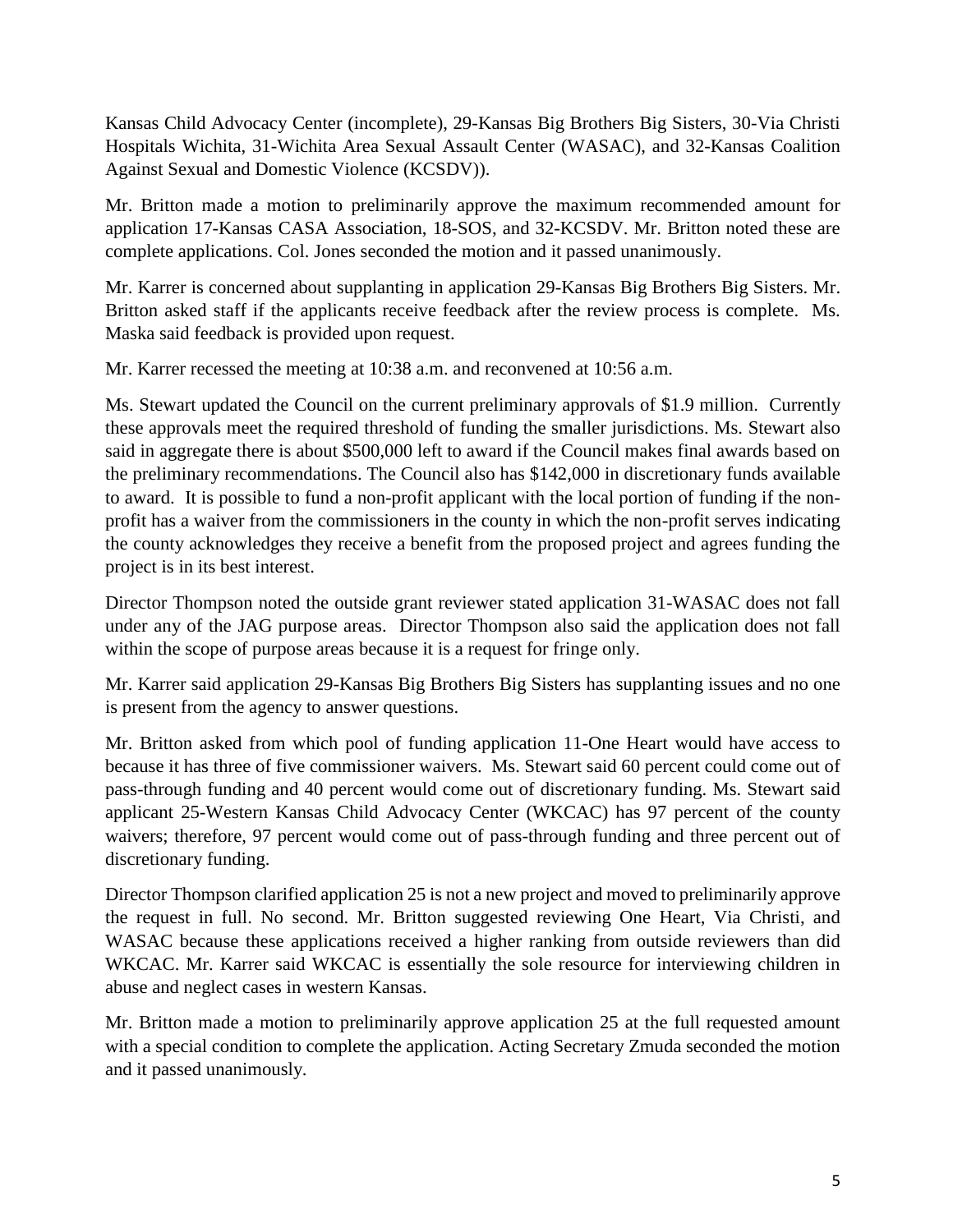Outside grant reviewers noted possible overlap of duties in two positions on application 11-One Heart. Steve Rich from One Heart was present in the audience and responded the requested project was approved last year with the same positions. The request includes a \$5k increase because One Heart is expanding its service area and it is not possible to merge two positions. Mr. Rich also said he thinks he could obtain waivers from the two counties One Heart serves that are missing from the application (Johnson and Wyandotte).

Mr. Karrer asked staff if the Council ever made an award with the condition of getting additional county waivers. Ms. Stewart said she does not recall the Council taking such action.

Mr. Britton said the outside reviewer indicated application 30-Via Christi did not make a strong case for a new nurse position.

Ms. Stewart said about \$50,000 could be made available for funding if the new position is removed from application 34-KDOC-OVS.

Mr. Karrer asked staff to provide the amount needed to fund the position in application 33 KDOC. Ms. Stewart replied \$67,311.

Mr. Britton suggested awarding the 2019 level of funding for applications 29, 30, and 31. Ms. Stewart said that approach would not change the amount of money available for the remaining applications.

Mr. Karrer said Brothers in Blue Reentry is not eligible to get county waivers because they do not serve citizens of the county.

Mr. Karrer asked a representative from Brothers in Blue Reentry about positions listed in its application. The representative responded all positions are continuing except for one, which is new to expand into the women's facility in Topeka. The application includes an increase from last year's application to fund the new position and cover the cost of expanding into the women's facility. In addition, when JAG funds were awarded last year, funding for only half the year was needed. The current application is requesting the position be funded for a full 12 months. Ms. Stewart said the total amount of the application request without the new position would be \$242,062.

Mr. Britton made a motion to preliminarily approve application 11-One Heart for the full amount requested with a special condition the applicant will obtain the two county waivers it is missing, and if the waivers cannot be obtained the applicant will submit an amended application to only use grant funds in the three counties where waivers were obtained. Col. Jones seconded the motion and it passed unanimously.

Ms. Stewart said application 35-Avenue of Life requests funding for one new position and one existing contractual position. If the new position were removed, the request amount would be \$159,130. These funds would be pass-through because the applicant has obtained a waiver from the county.

Mr. Karrer suggested only approving the existing position in application 33-KDOC, subtracting about \$67,000 and remove the new position from application 34-KDOC-OVS, subtracting about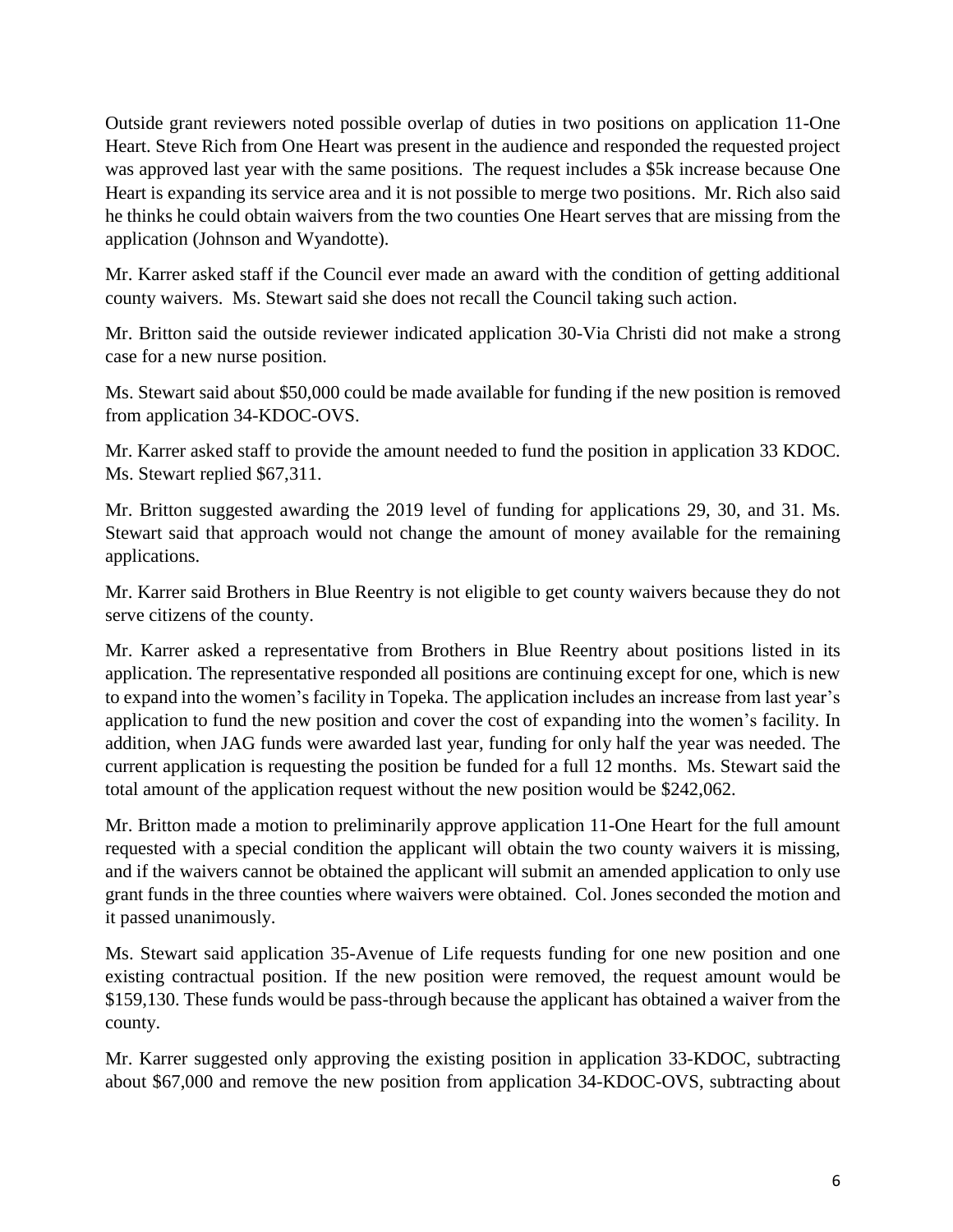\$55,000. Acting Secretary Zmuda agreed to these suggestions but will abstain from the vote. The revised recommended amount for application 34 would be \$182,727.

Col. Jones made a motion to preliminarily approve only the existing position in application 33- KDOC and remove the new position from application 34-KDOC-OVS. Director Thompson seconded the motion and it passed unanimously. Acting Secretary Zmuda abstained from the vote.

Break 12:25 p.m. to 12:34 p.m.

Ms. Stewart said \$155,365 is still available in discretionary funding and \$135,504 is available for pass-through funding to locals.

Mr. Karrer said application 32-KCSDV has an existing position but has not received JAG funding in the past. Ms. Stewart confirmed KCSDV has not previously received JAG funding; and noted the Violence Against Women Act Prison Rape Elimination Act designation set aside, which previously funded the requested position, has ended.

Col. Jones made a motion to preliminarily fund application 30-Via Christi at \$120,000. Acting Secretary Zmuda seconded the motion and it passed unanimously. Ms. Stewart said Via Christi could apply for VOCA funding because it provides direct services to victims of crime.

Director Thompson made a motion to fund only supplies (drug enforcement covert ear pieces and mobile undercover car kits) requested in application 36-Unified Government of Wyandotte County/Kansas City, Kansas for \$12,056. Mr. Britton seconded the motion and it passed unanimously.

# **Approvals**

Mr. Karrer suggested including in all applicable approvals a special condition requiring any application marked as incomplete to complete the application and correct errors or omissions. Mr. Karrer also suggested if applications 14 and 35 are approved, the goals and objectives be rewritten. Additionally, if application 11 is approved, waivers must be obtained and if not, the grant be rewritten to only include the three counties from which waivers were received.

Director Thompson made a motion to approve the following applications and the corresponding amounts with the condition all applicants submit missing information, applicants 14 and 35 rewrite goals and objectives, and applicant 11 obtain waivers and if unable to obtain waivers then rewrite the grant request to include serving only the three counties from which waivers were received:

- $1 $24,890$
- 2 \$34,650
- 3 \$34,399
- 4 \$87,837
- 7 \$48,750
- 8 \$129,399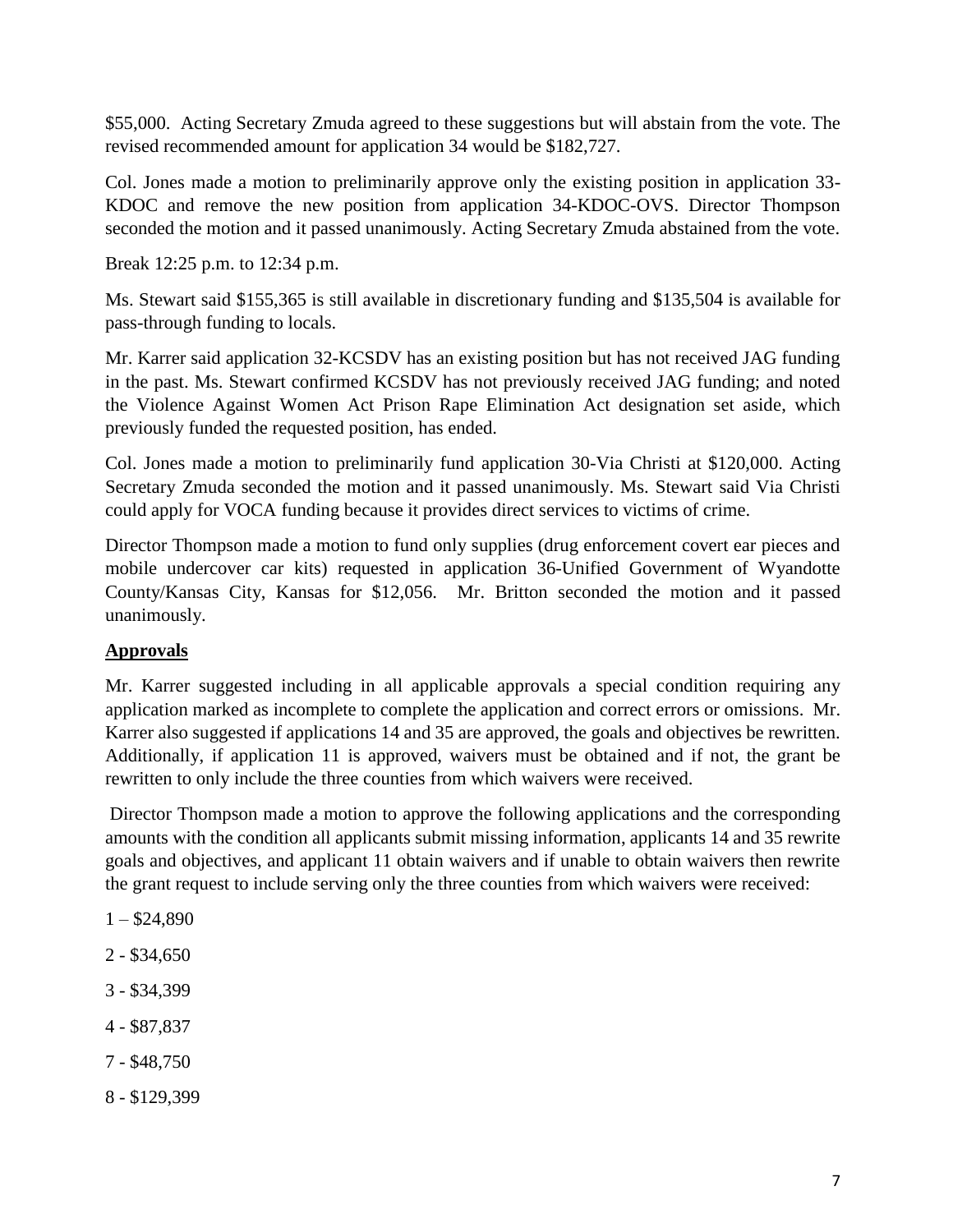9 - \$32,961

- \$20,000
- \$236,910
- \$276,599
- \$71,265
- \$43,212
- \$34,396
- \$54,342
- \$28,708
- \$45,306
- \$44,990
- \$149,196
- \$83,690
- \$160,000
- \$95,633
- \$74,287
- \$120,000
- \$68,000
- \$67,311
- 34 \$182,727
- 35 \$226,656
- 36 \$12,056

Col. Jones seconded the motion and it passed unanimously. Director Thompson made a motion to revoke the previous vote and Col. Jones seconded and it passed unanimously. Director Thompson made a motion to approve the above list with the same conditions as in the previous motion except applications 33 and 34. Mr. Britton seconded the motion and it passed unanimously.

Col. Jones made a motion to approve applications 33 and 34, as said above. Director Thompson seconded the motion and motion carried with Acting Secretary Zmuda abstaining.

Mr. Britton clarified the amount of money not appropriated is an appropriate amount. Ms. Stewart confirmed.